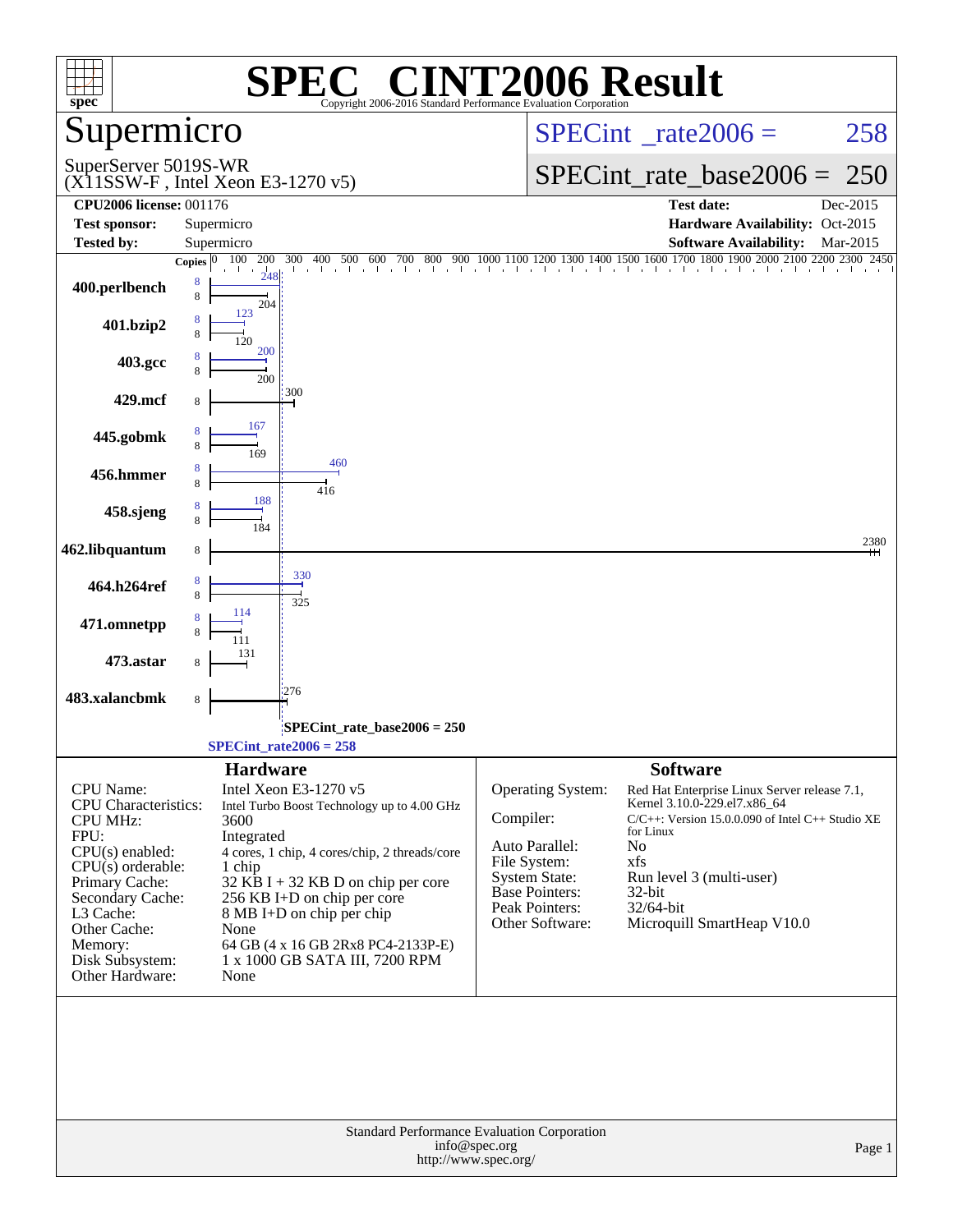

## Supermicro

#### SuperServer 5019S-WR

(X11SSW-F , Intel Xeon E3-1270 v5)

SPECint rate $2006 = 258$ 

## [SPECint\\_rate\\_base2006 =](http://www.spec.org/auto/cpu2006/Docs/result-fields.html#SPECintratebase2006) 250

**[CPU2006 license:](http://www.spec.org/auto/cpu2006/Docs/result-fields.html#CPU2006license)** 001176 **[Test date:](http://www.spec.org/auto/cpu2006/Docs/result-fields.html#Testdate)** Dec-2015 **[Test sponsor:](http://www.spec.org/auto/cpu2006/Docs/result-fields.html#Testsponsor)** Supermicro Supermicro **[Hardware Availability:](http://www.spec.org/auto/cpu2006/Docs/result-fields.html#HardwareAvailability)** Oct-2015 **[Tested by:](http://www.spec.org/auto/cpu2006/Docs/result-fields.html#Testedby)** Supermicro **Supermicro [Software Availability:](http://www.spec.org/auto/cpu2006/Docs/result-fields.html#SoftwareAvailability)** Mar-2015

#### **[Results Table](http://www.spec.org/auto/cpu2006/Docs/result-fields.html#ResultsTable)**

|                    | <b>Base</b>             |                |            |                                                                                                          |       |                |                  | <b>Peak</b>   |                |              |                |              |                |              |
|--------------------|-------------------------|----------------|------------|----------------------------------------------------------------------------------------------------------|-------|----------------|------------------|---------------|----------------|--------------|----------------|--------------|----------------|--------------|
| <b>Benchmark</b>   | <b>Copies</b>           | <b>Seconds</b> | Ratio      | <b>Seconds</b>                                                                                           | Ratio | <b>Seconds</b> | Ratio            | <b>Copies</b> | <b>Seconds</b> | <b>Ratio</b> | <b>Seconds</b> | <b>Ratio</b> | <b>Seconds</b> | <b>Ratio</b> |
| 400.perlbench      |                         | 383            | 204        | 382                                                                                                      | 204   | 382            | 204              | 8             | 315            | 248          | 315            | 248          | 314            | 249          |
| 401.bzip2          |                         | 643            | 120        | 644                                                                                                      | 120   | 644            | <u>120</u>       | 8             | 627            | 123          | 628            | <u>123</u>   | 629            | 123          |
| $403.\mathrm{gcc}$ |                         | 323            | 199        | 321                                                                                                      | 201   | 322            | <b>200</b>       | 8             | 324            | 199          | 321            | 201          | 321            | 200          |
| $429$ .mcf         |                         | 244            | 299        | 243                                                                                                      | 300   | 243            | 301              | 8             | 244            | 299          | 243            | 300          | 243            | 301          |
| $445$ .gobm $k$    |                         | 496            | <b>169</b> | 496                                                                                                      | 169   | 496            | 169 <sub>1</sub> | 8             | 501            | 167          | 502            | 167          | 502            | <b>167</b>   |
| 456.hmmer          |                         | 179            | 416        | 180                                                                                                      | 416   | 180            | 414              | 8             | 162            | 461          | 162            | 460          | 162            | 460          |
| $458$ .sjeng       | 8                       | 527            | 184        | 526                                                                                                      | 184   | 526            | 184              | 8             | 516            | 188          | 516            | 187          | 516            | 188          |
| 462.libquantum     |                         | 69.5           | 2380       | 70.0                                                                                                     | 2370  | 69.0           | 2400l            | 8             | 69.5           | 2380         | 70.0           | 2370         | 69.0           | 2400         |
| 464.h264ref        |                         | 543            | 326        | 545                                                                                                      | 325   | 546            | 324              | 8             | 536            | 330          | 538            | 329          | 536            | <b>330</b>   |
| 471.omnetpp        |                         | 450            | 111        | 449                                                                                                      | 111   | 451            | 111              | 8             | 439            | 114          | 439            | 114          | 438            | 114          |
| $473$ . astar      | $\mathsf{\overline{R}}$ | 426            | 132        | 427                                                                                                      | 131   | 427            | 131              | 8             | 426            | 132          | 427            | 131          | 427            | <u>131</u>   |
| 483.xalancbmk      |                         | 200            | 276        | 200                                                                                                      | 276   | 200            | 276              | 8             | 200            | 276          | 200            | 276          | 200            | 276          |
|                    |                         |                |            | Results appear in the order in which they were run. Bold underlined text indicates a median measurement. |       |                |                  |               |                |              |                |              |                |              |

#### **[Submit Notes](http://www.spec.org/auto/cpu2006/Docs/result-fields.html#SubmitNotes)**

 The taskset mechanism was used to bind copies to processors. The config file option 'submit' was used to generate taskset commands to bind each copy to a specific processor. For details, please see the config file.

#### **[Operating System Notes](http://www.spec.org/auto/cpu2006/Docs/result-fields.html#OperatingSystemNotes)**

Stack size set to unlimited using "ulimit -s unlimited"

#### **[Platform Notes](http://www.spec.org/auto/cpu2006/Docs/result-fields.html#PlatformNotes)**

 Sysinfo program /home/cpu2006/config/sysinfo.rev6914 \$Rev: 6914 \$ \$Date:: 2014-06-25 #\$ e3fbb8667b5a285932ceab81e28219e1 running on localhost.localdomain Tue Dec 8 17:51:20 2015 This section contains SUT (System Under Test) info as seen by some common utilities. To remove or add to this section, see: <http://www.spec.org/cpu2006/Docs/config.html#sysinfo> From /proc/cpuinfo model name : Intel(R) Xeon(R) CPU E3-1270 v5 @ 3.60GHz 1 "physical id"s (chips) 8 "processors" cores, siblings (Caution: counting these is hw and system dependent. The following excerpts from /proc/cpuinfo might not be reliable. Use with caution.) cpu cores : 4 siblings : 8 Continued on next page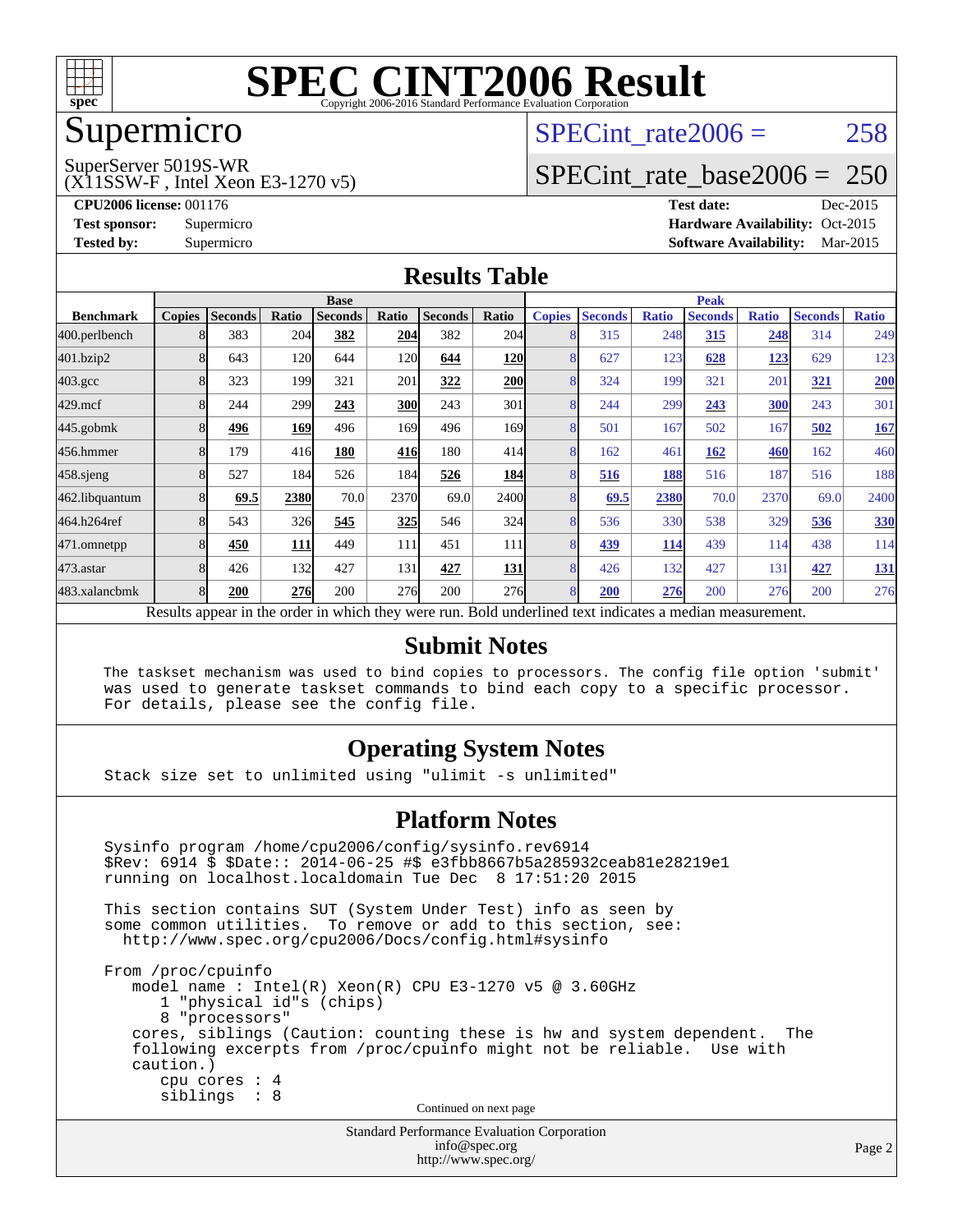

#### Supermicro

SPECint rate $2006 = 258$ 

(X11SSW-F , Intel Xeon E3-1270 v5) SuperServer 5019S-WR

[SPECint\\_rate\\_base2006 =](http://www.spec.org/auto/cpu2006/Docs/result-fields.html#SPECintratebase2006) 250

**[CPU2006 license:](http://www.spec.org/auto/cpu2006/Docs/result-fields.html#CPU2006license)** 001176 **[Test date:](http://www.spec.org/auto/cpu2006/Docs/result-fields.html#Testdate)** Dec-2015 **[Test sponsor:](http://www.spec.org/auto/cpu2006/Docs/result-fields.html#Testsponsor)** Supermicro Supermicro **[Hardware Availability:](http://www.spec.org/auto/cpu2006/Docs/result-fields.html#HardwareAvailability)** Oct-2015 **[Tested by:](http://www.spec.org/auto/cpu2006/Docs/result-fields.html#Testedby)** Supermicro **Supermicro [Software Availability:](http://www.spec.org/auto/cpu2006/Docs/result-fields.html#SoftwareAvailability)** Mar-2015

#### **[Platform Notes \(Continued\)](http://www.spec.org/auto/cpu2006/Docs/result-fields.html#PlatformNotes)**

 physical 0: cores 0 1 2 3 cache size : 8192 KB

 From /proc/meminfo MemTotal: 65755200 kB HugePages\_Total: 0 Hugepagesize: 2048 kB

 From /etc/\*release\* /etc/\*version\* os-release: NAME="Red Hat Enterprise Linux Server" VERSION="7.1 (Maipo)"

 ID="rhel" ID\_LIKE="fedora" VERSION\_ID="7.1" PRETTY\_NAME="Red Hat Enterprise Linux Server 7.1 (Maipo)" ANSI\_COLOR="0;31" CPE\_NAME="cpe:/o:redhat:enterprise\_linux:7.1:GA:server"

 redhat-release: Red Hat Enterprise Linux Server release 7.1 (Maipo) system-release: Red Hat Enterprise Linux Server release 7.1 (Maipo) system-release-cpe: cpe:/o:redhat:enterprise\_linux:7.1:ga:server

#### uname -a:

 Linux localhost.localdomain 3.10.0-229.el7.x86\_64 #1 SMP Thu Jan 29 18:37:38 EST 2015 x86 64 x86 64 x86 64 GNU/Linux

run-level 3 Dec 8 17:19

 SPEC is set to: /home/cpu2006 Filesystem Type Size Used Avail Use% Mounted on /dev/mapper/rhel-home xfs 865G 169G 697G 20% /home Additional information from dmidecode:

 Warning: Use caution when you interpret this section. The 'dmidecode' program reads system data which is "intended to allow hardware to be accurately determined", but the intent may not be met, as there are frequent changes to hardware, firmware, and the "DMTF SMBIOS" standard.

 BIOS American Megatrends Inc. 1.0 11/03/2015 Memory: 4x Samsung M391A2K43BB1-CPB 16 GB 2 rank 2133 MHz

(End of data from sysinfo program)

#### **[General Notes](http://www.spec.org/auto/cpu2006/Docs/result-fields.html#GeneralNotes)**

Environment variables set by runspec before the start of the run: LD\_LIBRARY\_PATH = "/home/cpu2006/libs/32:/home/cpu2006/libs/64:/home/cpu2006/sh"

 Binaries compiled on a system with 1x Core i5-4670K CPU + 16GB memory using RedHat EL 7.0

Continued on next page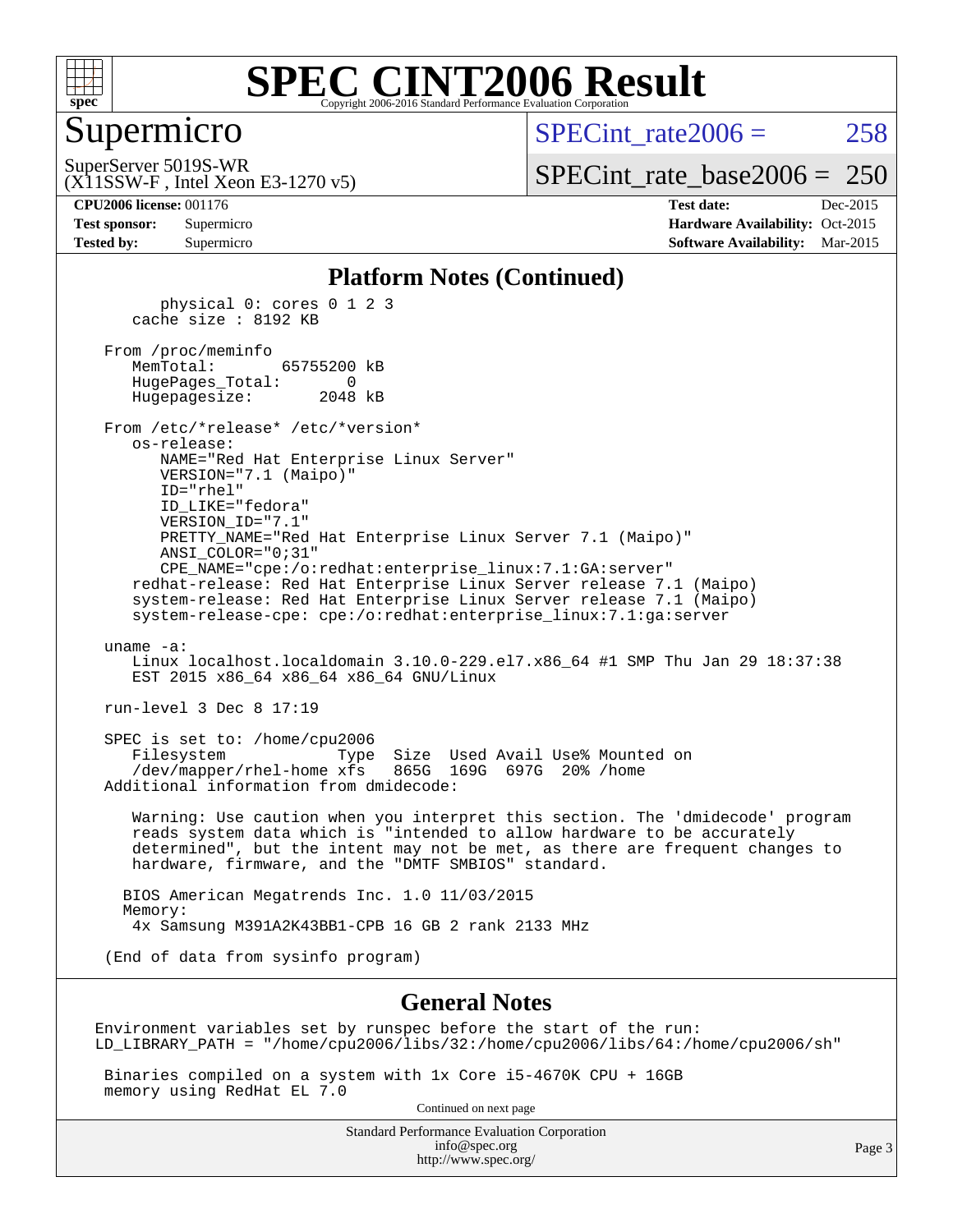

#### Supermicro

SPECint rate $2006 = 258$ 

SuperServer 5019S-WR

[SPECint\\_rate\\_base2006 =](http://www.spec.org/auto/cpu2006/Docs/result-fields.html#SPECintratebase2006) 250

(X11SSW-F , Intel Xeon E3-1270 v5)

**[CPU2006 license:](http://www.spec.org/auto/cpu2006/Docs/result-fields.html#CPU2006license)** 001176 **[Test date:](http://www.spec.org/auto/cpu2006/Docs/result-fields.html#Testdate)** Dec-2015 **[Test sponsor:](http://www.spec.org/auto/cpu2006/Docs/result-fields.html#Testsponsor)** Supermicro Supermicro **[Hardware Availability:](http://www.spec.org/auto/cpu2006/Docs/result-fields.html#HardwareAvailability)** Oct-2015 **[Tested by:](http://www.spec.org/auto/cpu2006/Docs/result-fields.html#Testedby)** Supermicro **Supermicro [Software Availability:](http://www.spec.org/auto/cpu2006/Docs/result-fields.html#SoftwareAvailability)** Mar-2015

#### **[General Notes \(Continued\)](http://www.spec.org/auto/cpu2006/Docs/result-fields.html#GeneralNotes)**

 Transparent Huge Pages enabled with: echo always > /sys/kernel/mm/transparent\_hugepage/enabled

## **[Base Compiler Invocation](http://www.spec.org/auto/cpu2006/Docs/result-fields.html#BaseCompilerInvocation)**

[C benchmarks](http://www.spec.org/auto/cpu2006/Docs/result-fields.html#Cbenchmarks):

[icc -m32 -L/opt/intel/composer\\_xe\\_2015/lib/ia32](http://www.spec.org/cpu2006/results/res2016q1/cpu2006-20160125-38784.flags.html#user_CCbase_intel_icc_011b86df29f8c679b747245588698a4d)

[C++ benchmarks:](http://www.spec.org/auto/cpu2006/Docs/result-fields.html#CXXbenchmarks)

[icpc -m32 -L/opt/intel/composer\\_xe\\_2015/lib/ia32](http://www.spec.org/cpu2006/results/res2016q1/cpu2006-20160125-38784.flags.html#user_CXXbase_intel_icpc_c2c99686a1a582c3e0de0b4806b02cea)

#### **[Base Portability Flags](http://www.spec.org/auto/cpu2006/Docs/result-fields.html#BasePortabilityFlags)**

 400.perlbench: [-DSPEC\\_CPU\\_LINUX\\_IA32](http://www.spec.org/cpu2006/results/res2016q1/cpu2006-20160125-38784.flags.html#b400.perlbench_baseCPORTABILITY_DSPEC_CPU_LINUX_IA32) 462.libquantum: [-DSPEC\\_CPU\\_LINUX](http://www.spec.org/cpu2006/results/res2016q1/cpu2006-20160125-38784.flags.html#b462.libquantum_baseCPORTABILITY_DSPEC_CPU_LINUX) 483.xalancbmk: [-DSPEC\\_CPU\\_LINUX](http://www.spec.org/cpu2006/results/res2016q1/cpu2006-20160125-38784.flags.html#b483.xalancbmk_baseCXXPORTABILITY_DSPEC_CPU_LINUX)

## **[Base Optimization Flags](http://www.spec.org/auto/cpu2006/Docs/result-fields.html#BaseOptimizationFlags)**

[C benchmarks](http://www.spec.org/auto/cpu2006/Docs/result-fields.html#Cbenchmarks):

[-xCORE-AVX2](http://www.spec.org/cpu2006/results/res2016q1/cpu2006-20160125-38784.flags.html#user_CCbase_f-xAVX2_5f5fc0cbe2c9f62c816d3e45806c70d7) [-ipo](http://www.spec.org/cpu2006/results/res2016q1/cpu2006-20160125-38784.flags.html#user_CCbase_f-ipo) [-O3](http://www.spec.org/cpu2006/results/res2016q1/cpu2006-20160125-38784.flags.html#user_CCbase_f-O3) [-no-prec-div](http://www.spec.org/cpu2006/results/res2016q1/cpu2006-20160125-38784.flags.html#user_CCbase_f-no-prec-div) [-opt-prefetch](http://www.spec.org/cpu2006/results/res2016q1/cpu2006-20160125-38784.flags.html#user_CCbase_f-opt-prefetch) [-opt-mem-layout-trans=3](http://www.spec.org/cpu2006/results/res2016q1/cpu2006-20160125-38784.flags.html#user_CCbase_f-opt-mem-layout-trans_a7b82ad4bd7abf52556d4961a2ae94d5)

[C++ benchmarks:](http://www.spec.org/auto/cpu2006/Docs/result-fields.html#CXXbenchmarks)

[-xCORE-AVX2](http://www.spec.org/cpu2006/results/res2016q1/cpu2006-20160125-38784.flags.html#user_CXXbase_f-xAVX2_5f5fc0cbe2c9f62c816d3e45806c70d7) [-ipo](http://www.spec.org/cpu2006/results/res2016q1/cpu2006-20160125-38784.flags.html#user_CXXbase_f-ipo) [-O3](http://www.spec.org/cpu2006/results/res2016q1/cpu2006-20160125-38784.flags.html#user_CXXbase_f-O3) [-no-prec-div](http://www.spec.org/cpu2006/results/res2016q1/cpu2006-20160125-38784.flags.html#user_CXXbase_f-no-prec-div) [-opt-prefetch](http://www.spec.org/cpu2006/results/res2016q1/cpu2006-20160125-38784.flags.html#user_CXXbase_f-opt-prefetch) [-opt-mem-layout-trans=3](http://www.spec.org/cpu2006/results/res2016q1/cpu2006-20160125-38784.flags.html#user_CXXbase_f-opt-mem-layout-trans_a7b82ad4bd7abf52556d4961a2ae94d5) [-Wl,-z,muldefs](http://www.spec.org/cpu2006/results/res2016q1/cpu2006-20160125-38784.flags.html#user_CXXbase_link_force_multiple1_74079c344b956b9658436fd1b6dd3a8a) [-L/sh -lsmartheap](http://www.spec.org/cpu2006/results/res2016q1/cpu2006-20160125-38784.flags.html#user_CXXbase_SmartHeap_32f6c82aa1ed9c52345d30cf6e4a0499)

#### **[Base Other Flags](http://www.spec.org/auto/cpu2006/Docs/result-fields.html#BaseOtherFlags)**

[C benchmarks](http://www.spec.org/auto/cpu2006/Docs/result-fields.html#Cbenchmarks):

403.gcc: [-Dalloca=\\_alloca](http://www.spec.org/cpu2006/results/res2016q1/cpu2006-20160125-38784.flags.html#b403.gcc_baseEXTRA_CFLAGS_Dalloca_be3056838c12de2578596ca5467af7f3)

#### **[Peak Compiler Invocation](http://www.spec.org/auto/cpu2006/Docs/result-fields.html#PeakCompilerInvocation)**

[C benchmarks \(except as noted below\)](http://www.spec.org/auto/cpu2006/Docs/result-fields.html#Cbenchmarksexceptasnotedbelow):

[icc -m32 -L/opt/intel/composer\\_xe\\_2015/lib/ia32](http://www.spec.org/cpu2006/results/res2016q1/cpu2006-20160125-38784.flags.html#user_CCpeak_intel_icc_011b86df29f8c679b747245588698a4d)

400.perlbench: [icc -m64](http://www.spec.org/cpu2006/results/res2016q1/cpu2006-20160125-38784.flags.html#user_peakCCLD400_perlbench_intel_icc_64bit_bda6cc9af1fdbb0edc3795bac97ada53)

401.bzip2: [icc -m64](http://www.spec.org/cpu2006/results/res2016q1/cpu2006-20160125-38784.flags.html#user_peakCCLD401_bzip2_intel_icc_64bit_bda6cc9af1fdbb0edc3795bac97ada53)

Continued on next page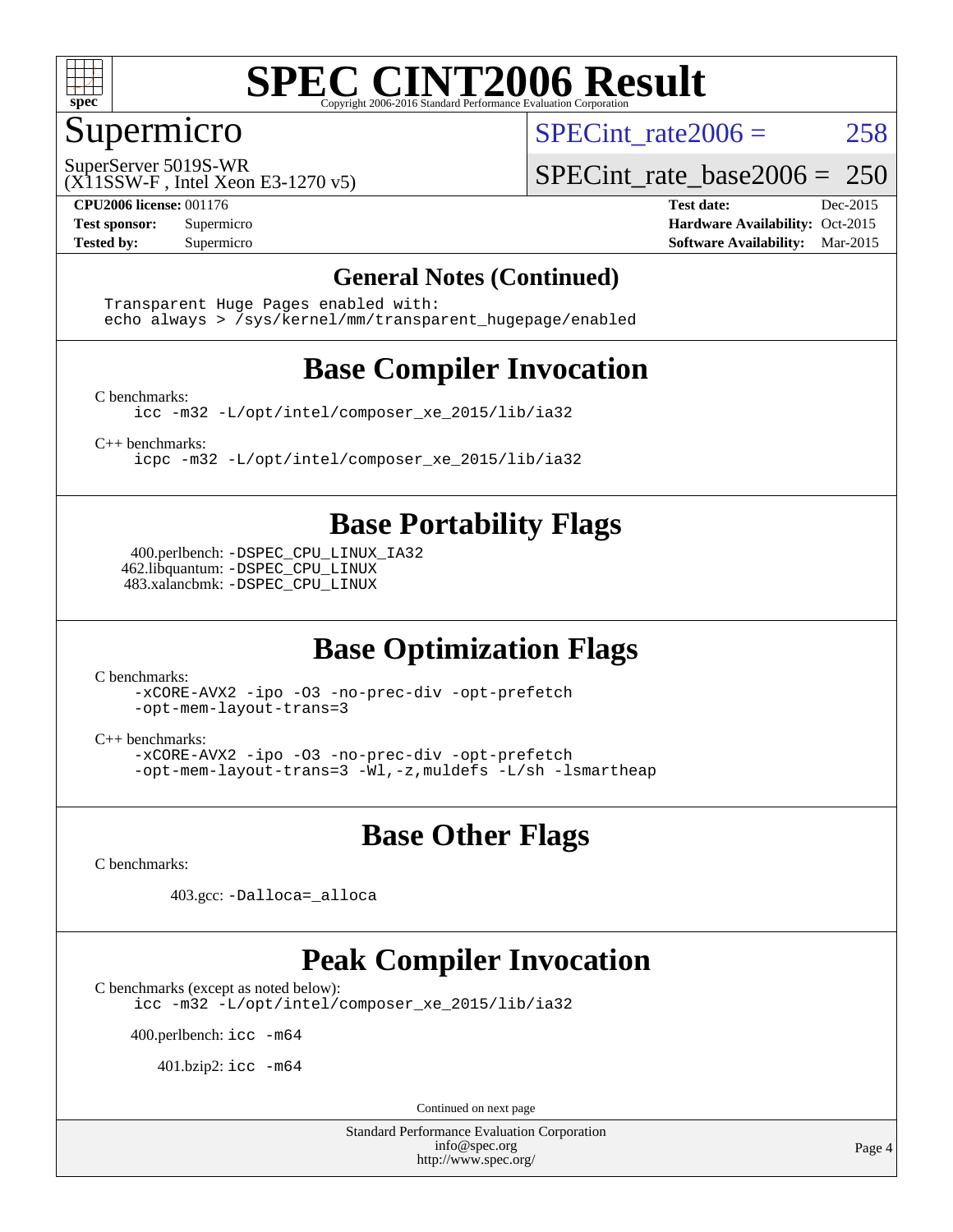

### Supermicro

SPECint rate $2006 = 258$ 

(X11SSW-F , Intel Xeon E3-1270 v5) SuperServer 5019S-WR

[SPECint\\_rate\\_base2006 =](http://www.spec.org/auto/cpu2006/Docs/result-fields.html#SPECintratebase2006) 250

**[CPU2006 license:](http://www.spec.org/auto/cpu2006/Docs/result-fields.html#CPU2006license)** 001176 **[Test date:](http://www.spec.org/auto/cpu2006/Docs/result-fields.html#Testdate)** Dec-2015 **[Test sponsor:](http://www.spec.org/auto/cpu2006/Docs/result-fields.html#Testsponsor)** Supermicro **[Hardware Availability:](http://www.spec.org/auto/cpu2006/Docs/result-fields.html#HardwareAvailability)** Oct-2015 **[Tested by:](http://www.spec.org/auto/cpu2006/Docs/result-fields.html#Testedby)** Supermicro **Supermicro [Software Availability:](http://www.spec.org/auto/cpu2006/Docs/result-fields.html#SoftwareAvailability)** Mar-2015

## **[Peak Compiler Invocation \(Continued\)](http://www.spec.org/auto/cpu2006/Docs/result-fields.html#PeakCompilerInvocation)**

456.hmmer: [icc -m64](http://www.spec.org/cpu2006/results/res2016q1/cpu2006-20160125-38784.flags.html#user_peakCCLD456_hmmer_intel_icc_64bit_bda6cc9af1fdbb0edc3795bac97ada53)

458.sjeng: [icc -m64](http://www.spec.org/cpu2006/results/res2016q1/cpu2006-20160125-38784.flags.html#user_peakCCLD458_sjeng_intel_icc_64bit_bda6cc9af1fdbb0edc3795bac97ada53)

[C++ benchmarks:](http://www.spec.org/auto/cpu2006/Docs/result-fields.html#CXXbenchmarks)

[icpc -m32 -L/opt/intel/composer\\_xe\\_2015/lib/ia32](http://www.spec.org/cpu2006/results/res2016q1/cpu2006-20160125-38784.flags.html#user_CXXpeak_intel_icpc_c2c99686a1a582c3e0de0b4806b02cea)

#### **[Peak Portability Flags](http://www.spec.org/auto/cpu2006/Docs/result-fields.html#PeakPortabilityFlags)**

 400.perlbench: [-DSPEC\\_CPU\\_LP64](http://www.spec.org/cpu2006/results/res2016q1/cpu2006-20160125-38784.flags.html#b400.perlbench_peakCPORTABILITY_DSPEC_CPU_LP64) [-DSPEC\\_CPU\\_LINUX\\_X64](http://www.spec.org/cpu2006/results/res2016q1/cpu2006-20160125-38784.flags.html#b400.perlbench_peakCPORTABILITY_DSPEC_CPU_LINUX_X64) 401.bzip2: [-DSPEC\\_CPU\\_LP64](http://www.spec.org/cpu2006/results/res2016q1/cpu2006-20160125-38784.flags.html#suite_peakCPORTABILITY401_bzip2_DSPEC_CPU_LP64) 456.hmmer: [-DSPEC\\_CPU\\_LP64](http://www.spec.org/cpu2006/results/res2016q1/cpu2006-20160125-38784.flags.html#suite_peakCPORTABILITY456_hmmer_DSPEC_CPU_LP64) 458.sjeng: [-DSPEC\\_CPU\\_LP64](http://www.spec.org/cpu2006/results/res2016q1/cpu2006-20160125-38784.flags.html#suite_peakCPORTABILITY458_sjeng_DSPEC_CPU_LP64) 462.libquantum: [-DSPEC\\_CPU\\_LINUX](http://www.spec.org/cpu2006/results/res2016q1/cpu2006-20160125-38784.flags.html#b462.libquantum_peakCPORTABILITY_DSPEC_CPU_LINUX) 483.xalancbmk: [-DSPEC\\_CPU\\_LINUX](http://www.spec.org/cpu2006/results/res2016q1/cpu2006-20160125-38784.flags.html#b483.xalancbmk_peakCXXPORTABILITY_DSPEC_CPU_LINUX)

## **[Peak Optimization Flags](http://www.spec.org/auto/cpu2006/Docs/result-fields.html#PeakOptimizationFlags)**

[C benchmarks](http://www.spec.org/auto/cpu2006/Docs/result-fields.html#Cbenchmarks):

Standard Performance Evaluation Corporation [info@spec.org](mailto:info@spec.org) 400.perlbench: [-xCORE-AVX2](http://www.spec.org/cpu2006/results/res2016q1/cpu2006-20160125-38784.flags.html#user_peakPASS2_CFLAGSPASS2_LDCFLAGS400_perlbench_f-xAVX2_5f5fc0cbe2c9f62c816d3e45806c70d7)(pass 2) [-prof-gen](http://www.spec.org/cpu2006/results/res2016q1/cpu2006-20160125-38784.flags.html#user_peakPASS1_CFLAGSPASS1_LDCFLAGS400_perlbench_prof_gen_e43856698f6ca7b7e442dfd80e94a8fc)(pass 1) [-ipo](http://www.spec.org/cpu2006/results/res2016q1/cpu2006-20160125-38784.flags.html#user_peakPASS2_CFLAGSPASS2_LDCFLAGS400_perlbench_f-ipo)(pass 2) [-O3](http://www.spec.org/cpu2006/results/res2016q1/cpu2006-20160125-38784.flags.html#user_peakPASS2_CFLAGSPASS2_LDCFLAGS400_perlbench_f-O3)(pass 2) [-no-prec-div](http://www.spec.org/cpu2006/results/res2016q1/cpu2006-20160125-38784.flags.html#user_peakPASS2_CFLAGSPASS2_LDCFLAGS400_perlbench_f-no-prec-div)(pass 2) [-prof-use](http://www.spec.org/cpu2006/results/res2016q1/cpu2006-20160125-38784.flags.html#user_peakPASS2_CFLAGSPASS2_LDCFLAGS400_perlbench_prof_use_bccf7792157ff70d64e32fe3e1250b55)(pass 2) [-auto-ilp32](http://www.spec.org/cpu2006/results/res2016q1/cpu2006-20160125-38784.flags.html#user_peakCOPTIMIZE400_perlbench_f-auto-ilp32) 401.bzip2: [-xCORE-AVX2](http://www.spec.org/cpu2006/results/res2016q1/cpu2006-20160125-38784.flags.html#user_peakPASS2_CFLAGSPASS2_LDCFLAGS401_bzip2_f-xAVX2_5f5fc0cbe2c9f62c816d3e45806c70d7)(pass 2) [-prof-gen](http://www.spec.org/cpu2006/results/res2016q1/cpu2006-20160125-38784.flags.html#user_peakPASS1_CFLAGSPASS1_LDCFLAGS401_bzip2_prof_gen_e43856698f6ca7b7e442dfd80e94a8fc)(pass 1) [-ipo](http://www.spec.org/cpu2006/results/res2016q1/cpu2006-20160125-38784.flags.html#user_peakPASS2_CFLAGSPASS2_LDCFLAGS401_bzip2_f-ipo)(pass 2) [-O3](http://www.spec.org/cpu2006/results/res2016q1/cpu2006-20160125-38784.flags.html#user_peakPASS2_CFLAGSPASS2_LDCFLAGS401_bzip2_f-O3)(pass 2) [-no-prec-div](http://www.spec.org/cpu2006/results/res2016q1/cpu2006-20160125-38784.flags.html#user_peakPASS2_CFLAGSPASS2_LDCFLAGS401_bzip2_f-no-prec-div)(pass 2) [-prof-use](http://www.spec.org/cpu2006/results/res2016q1/cpu2006-20160125-38784.flags.html#user_peakPASS2_CFLAGSPASS2_LDCFLAGS401_bzip2_prof_use_bccf7792157ff70d64e32fe3e1250b55)(pass 2) [-opt-prefetch](http://www.spec.org/cpu2006/results/res2016q1/cpu2006-20160125-38784.flags.html#user_peakCOPTIMIZE401_bzip2_f-opt-prefetch) [-auto-ilp32](http://www.spec.org/cpu2006/results/res2016q1/cpu2006-20160125-38784.flags.html#user_peakCOPTIMIZE401_bzip2_f-auto-ilp32) [-ansi-alias](http://www.spec.org/cpu2006/results/res2016q1/cpu2006-20160125-38784.flags.html#user_peakCOPTIMIZE401_bzip2_f-ansi-alias) 403.gcc: [-xCORE-AVX2](http://www.spec.org/cpu2006/results/res2016q1/cpu2006-20160125-38784.flags.html#user_peakCOPTIMIZE403_gcc_f-xAVX2_5f5fc0cbe2c9f62c816d3e45806c70d7) [-ipo](http://www.spec.org/cpu2006/results/res2016q1/cpu2006-20160125-38784.flags.html#user_peakCOPTIMIZE403_gcc_f-ipo) [-O3](http://www.spec.org/cpu2006/results/res2016q1/cpu2006-20160125-38784.flags.html#user_peakCOPTIMIZE403_gcc_f-O3) [-no-prec-div](http://www.spec.org/cpu2006/results/res2016q1/cpu2006-20160125-38784.flags.html#user_peakCOPTIMIZE403_gcc_f-no-prec-div)  $429$ .mcf: basepeak = yes 445.gobmk: [-xCORE-AVX2](http://www.spec.org/cpu2006/results/res2016q1/cpu2006-20160125-38784.flags.html#user_peakPASS2_CFLAGSPASS2_LDCFLAGS445_gobmk_f-xAVX2_5f5fc0cbe2c9f62c816d3e45806c70d7)(pass 2) [-prof-gen](http://www.spec.org/cpu2006/results/res2016q1/cpu2006-20160125-38784.flags.html#user_peakPASS1_CFLAGSPASS1_LDCFLAGS445_gobmk_prof_gen_e43856698f6ca7b7e442dfd80e94a8fc)(pass 1) [-prof-use](http://www.spec.org/cpu2006/results/res2016q1/cpu2006-20160125-38784.flags.html#user_peakPASS2_CFLAGSPASS2_LDCFLAGS445_gobmk_prof_use_bccf7792157ff70d64e32fe3e1250b55)(pass 2) [-ansi-alias](http://www.spec.org/cpu2006/results/res2016q1/cpu2006-20160125-38784.flags.html#user_peakCOPTIMIZE445_gobmk_f-ansi-alias) [-opt-mem-layout-trans=3](http://www.spec.org/cpu2006/results/res2016q1/cpu2006-20160125-38784.flags.html#user_peakCOPTIMIZE445_gobmk_f-opt-mem-layout-trans_a7b82ad4bd7abf52556d4961a2ae94d5) 456.hmmer: [-xCORE-AVX2](http://www.spec.org/cpu2006/results/res2016q1/cpu2006-20160125-38784.flags.html#user_peakCOPTIMIZE456_hmmer_f-xAVX2_5f5fc0cbe2c9f62c816d3e45806c70d7) [-ipo](http://www.spec.org/cpu2006/results/res2016q1/cpu2006-20160125-38784.flags.html#user_peakCOPTIMIZE456_hmmer_f-ipo) [-O3](http://www.spec.org/cpu2006/results/res2016q1/cpu2006-20160125-38784.flags.html#user_peakCOPTIMIZE456_hmmer_f-O3) [-no-prec-div](http://www.spec.org/cpu2006/results/res2016q1/cpu2006-20160125-38784.flags.html#user_peakCOPTIMIZE456_hmmer_f-no-prec-div) [-unroll2](http://www.spec.org/cpu2006/results/res2016q1/cpu2006-20160125-38784.flags.html#user_peakCOPTIMIZE456_hmmer_f-unroll_784dae83bebfb236979b41d2422d7ec2) [-auto-ilp32](http://www.spec.org/cpu2006/results/res2016q1/cpu2006-20160125-38784.flags.html#user_peakCOPTIMIZE456_hmmer_f-auto-ilp32) 458.sjeng: [-xCORE-AVX2](http://www.spec.org/cpu2006/results/res2016q1/cpu2006-20160125-38784.flags.html#user_peakPASS2_CFLAGSPASS2_LDCFLAGS458_sjeng_f-xAVX2_5f5fc0cbe2c9f62c816d3e45806c70d7)(pass 2) [-prof-gen](http://www.spec.org/cpu2006/results/res2016q1/cpu2006-20160125-38784.flags.html#user_peakPASS1_CFLAGSPASS1_LDCFLAGS458_sjeng_prof_gen_e43856698f6ca7b7e442dfd80e94a8fc)(pass 1) [-ipo](http://www.spec.org/cpu2006/results/res2016q1/cpu2006-20160125-38784.flags.html#user_peakPASS2_CFLAGSPASS2_LDCFLAGS458_sjeng_f-ipo)(pass 2) [-O3](http://www.spec.org/cpu2006/results/res2016q1/cpu2006-20160125-38784.flags.html#user_peakPASS2_CFLAGSPASS2_LDCFLAGS458_sjeng_f-O3)(pass 2) [-no-prec-div](http://www.spec.org/cpu2006/results/res2016q1/cpu2006-20160125-38784.flags.html#user_peakPASS2_CFLAGSPASS2_LDCFLAGS458_sjeng_f-no-prec-div)(pass 2) [-prof-use](http://www.spec.org/cpu2006/results/res2016q1/cpu2006-20160125-38784.flags.html#user_peakPASS2_CFLAGSPASS2_LDCFLAGS458_sjeng_prof_use_bccf7792157ff70d64e32fe3e1250b55)(pass 2) [-unroll4](http://www.spec.org/cpu2006/results/res2016q1/cpu2006-20160125-38784.flags.html#user_peakCOPTIMIZE458_sjeng_f-unroll_4e5e4ed65b7fd20bdcd365bec371b81f) [-auto-ilp32](http://www.spec.org/cpu2006/results/res2016q1/cpu2006-20160125-38784.flags.html#user_peakCOPTIMIZE458_sjeng_f-auto-ilp32)  $462$ .libquantum: basepeak = yes 464.h264ref: [-xCORE-AVX2](http://www.spec.org/cpu2006/results/res2016q1/cpu2006-20160125-38784.flags.html#user_peakPASS2_CFLAGSPASS2_LDCFLAGS464_h264ref_f-xAVX2_5f5fc0cbe2c9f62c816d3e45806c70d7)(pass 2) [-prof-gen](http://www.spec.org/cpu2006/results/res2016q1/cpu2006-20160125-38784.flags.html#user_peakPASS1_CFLAGSPASS1_LDCFLAGS464_h264ref_prof_gen_e43856698f6ca7b7e442dfd80e94a8fc)(pass 1) [-ipo](http://www.spec.org/cpu2006/results/res2016q1/cpu2006-20160125-38784.flags.html#user_peakPASS2_CFLAGSPASS2_LDCFLAGS464_h264ref_f-ipo)(pass 2) [-O3](http://www.spec.org/cpu2006/results/res2016q1/cpu2006-20160125-38784.flags.html#user_peakPASS2_CFLAGSPASS2_LDCFLAGS464_h264ref_f-O3)(pass 2) [-no-prec-div](http://www.spec.org/cpu2006/results/res2016q1/cpu2006-20160125-38784.flags.html#user_peakPASS2_CFLAGSPASS2_LDCFLAGS464_h264ref_f-no-prec-div)(pass 2) [-prof-use](http://www.spec.org/cpu2006/results/res2016q1/cpu2006-20160125-38784.flags.html#user_peakPASS2_CFLAGSPASS2_LDCFLAGS464_h264ref_prof_use_bccf7792157ff70d64e32fe3e1250b55)(pass 2) [-unroll2](http://www.spec.org/cpu2006/results/res2016q1/cpu2006-20160125-38784.flags.html#user_peakCOPTIMIZE464_h264ref_f-unroll_784dae83bebfb236979b41d2422d7ec2) [-ansi-alias](http://www.spec.org/cpu2006/results/res2016q1/cpu2006-20160125-38784.flags.html#user_peakCOPTIMIZE464_h264ref_f-ansi-alias) Continued on next page

<http://www.spec.org/>